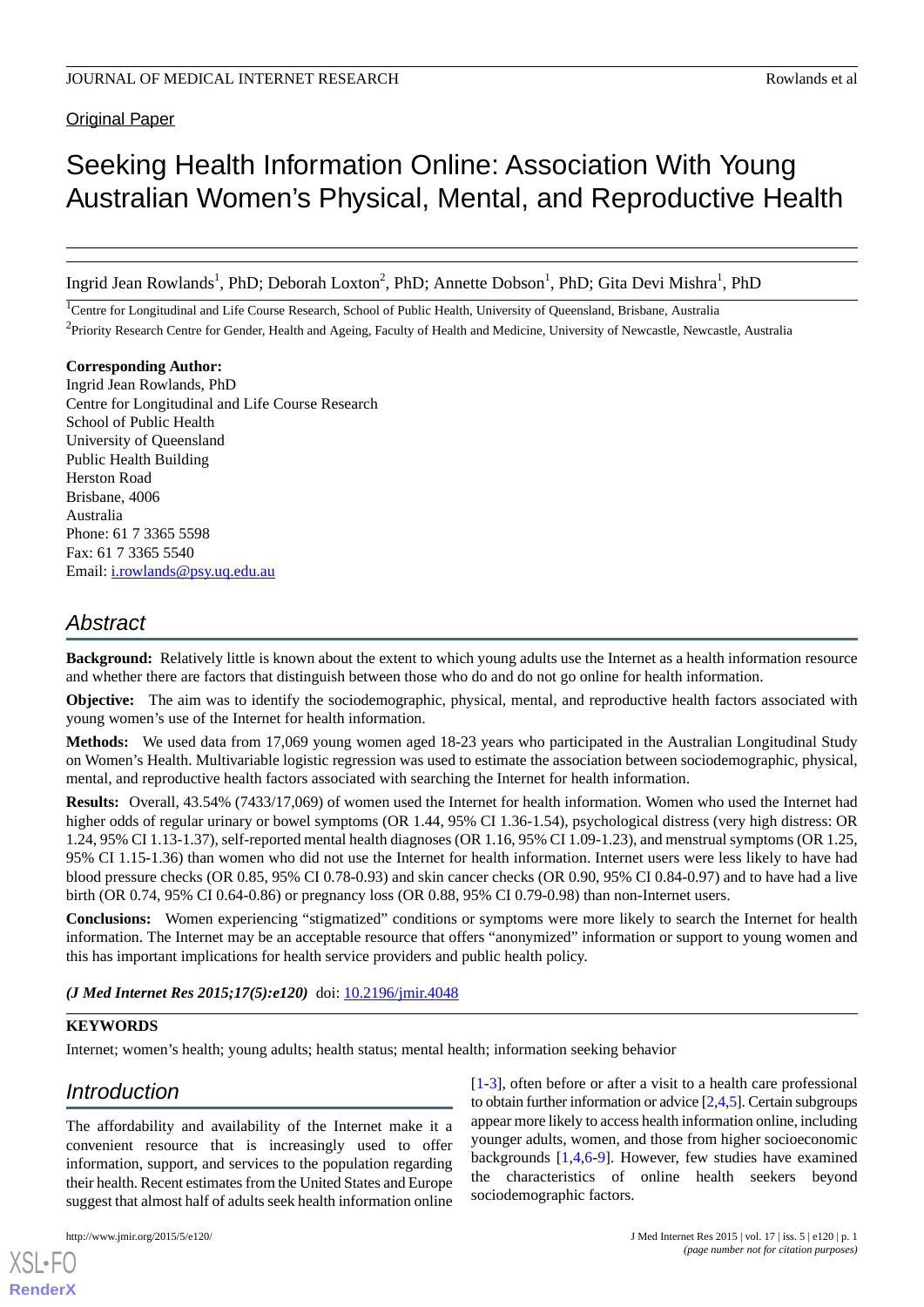Going online for health information may be useful for a broad range of health issues. The Internet offers diversity in health information and support with numerous websites, blogs, and online support groups all dedicated to various aspects of health. Of the few studies examining the health status of those who search the Internet for health information, those experiencing socially embarrassing or "stigmatizing" symptoms or conditions (eg, urinary incontinence and mental health conditions) [[10\]](#page-6-7), those wanting sexual health information (eg, sexually transmitted infections) [\[11](#page-6-8)], and pregnant women and mothers [[9,](#page-6-6)[12\]](#page-6-9) appear to be more likely to seek health information online. However, studies specifically focusing on online health-seeking behaviors among young adults are limited. A recent population-based study from France reported that young women aged 15-30 years who had children or who were psychologically distressed were more likely to seek health information online [[1\]](#page-6-0). However, the health care needs of adolescents and young adults are likely to be diverse and there may be better insights offered by research that targets specific age groups [\[13](#page-6-10)].

In this paper, we describe the health information sources used by a national sample of young Australian women aged 18-23 years. We aim to identify the sociodemographic, physical, mental, and reproductive health factors associated with searching the Internet for health information to inform health care services and support for young women.

## *Methods*

## **Overview**

The Australian Longitudinal Study on Women's Health (ALSWH) is a national study focusing on the biological, psychological, social, and economic factors relevant to women's health [\[14](#page-7-0)]. Initially, ALSWH used mailed self-report surveys to explore the health and well-being of 3 cohorts of Australian women aged 18-23 years, 45-50 years, and 70-75 years when the project began in 1996. The 40,000 participants were randomly selected using the national health insurance database (Medicare), which includes all permanent residents of Australia. Since 1998, surveys have been conducted on a triennial basis [[14\]](#page-7-0). Comparisons with Australian census data show that the 3 cohorts of women are broadly representative of the Australian population in these age groups [[15\]](#page-7-1).

In 2012-2013, ALSWH recruited a new cohort of young women born 1989-1995 and aged 18-23 years when they were first surveyed. Women were eligible if they lived in Australia, had a valid Medicare number, and if they consented to data linkage (linking survey data with administrative health data). Approval for the study was obtained from the Human Research Ethics Committee of the University of Newcastle and the University of Queensland, as well as the Department of Human Services and the Department of Health. Further details of the survey methodology are available from the study website [[16\]](#page-7-2).

## **Recruitment**

 $XSI - F($ **[RenderX](http://www.renderx.com/)**

Participants were recruited from October 2012 to December 2013 through conventional (ie, radio interviews and magazine advertising) and online social media (including YouTube videos), with full details reported elsewhere [[17](#page-7-3)[,18](#page-7-4)]. A total of

17,069 women completed a Web-based survey comprising 62 questions on sociodemographic characteristics (eg, educational qualifications), physical and mental health (eg, self-rated general health), anthropometric data (eg, height, weight), reproductive health (eg, pregnancy, birth outcomes), health behaviors (eg, physical activity levels, tobacco and illicit drug use), and experience of violence or abuse and access to health services (eg, screening services). Comparisons with national census data (2011) show that the 1989-1995 cohort is broadly representative of the Australian population of women aged 18-23 years, but with a slight overrepresentation of better-educated, Australian-born, and nonsmoking women [\[17](#page-7-3)].

## **Study Variables**

## *Outcome Measure*

A question asking women, "Where do you get information about your health? (mark all that apply)," was used to categorize women into those who did and did not use the Internet as a source of health information. Women chose from 10 information sources (eg, Internet, family, doctor, television/radio/ magazines/posters/leaflet, other) and those who reported using the Internet (solely or in conjunction with other sources) were classified as "Internet users" and the remaining women were classified as "non-Internet users." We also calculated the number of health information sources used by summing together women's responses to the list of 10 sources (yes=1; no=0), creating an ordinal variable ranging from 0-10.

## *Sociodemographic Variables*

We collected information on age (in years), area of residence based on an index of distance to the nearest urban center (major cities, inner regional, outer regional, remote/very remote) [[19\]](#page-7-5), highest level of education (less than year 12, year 12 or equivalent, certificate/diploma, university degree), current relationship status (never married, never married but in a relationship, married/engaged, separated/divorced/widowed), ability to manage on income (easy, not too bad, difficult some of the time, difficult all of time, impossible), and living arrangements (living with parents / not living with parents).

## *Health and Health Conditions*

Women were asked to rate their general health (excellent, very good, good, fair or poor) and to report chronic health conditions (eg, diabetes, heart disease, cancer). Women reporting urinary/bowel symptoms (eg, urine that burns or stings, leaking urine, hemorrhoids, constipation), mental health conditions (eg, depression, anxiety, other), and who used preventative health services (eg, blood pressure or skin cancer checks in the last two years) were classified as "yes" or "no.".

## *Sexual and Reproductive Health*

Women reported if they ever had a live birth, pregnancy loss (ectopic pregnancy, miscarriage, termination for medical or personal reasons, stillbirth), sexually transmitted infection (chlamydia, genital herpes, genital warts, human immunodeficiency virus [HIV] / acquired immune deficiency syndrome [AIDS], hepatitis B/C), or received a diagnosis of endometriosis or polycystic ovary syndrome, or had a Papanicolaou test in the last 2 years (yes/no). Women reporting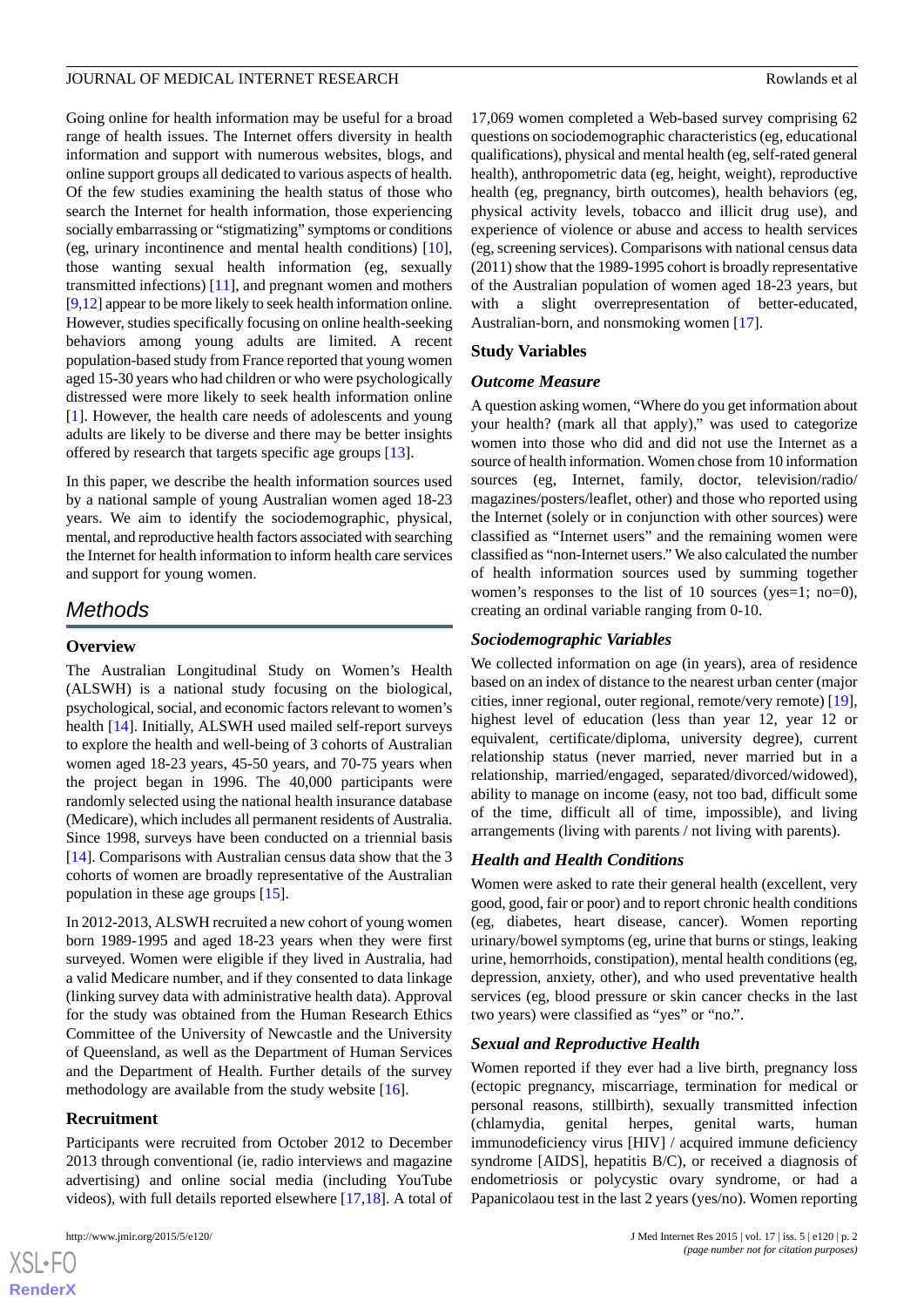menstrual symptoms "sometimes" or "often" in the last 12 months (eg, vaginal discharge, heavy periods, severe period pain) were categorized as suffering these symptoms regularly and classified as "yes" vs "no."

#### **Statistical Analysis**

Bivariate logistic regression was used to estimate odds ratios (ORs) and 95% confidence intervals (95% CIs) for the association between sociodemographic, physical, mental, and reproductive health factors and searching the Internet for health information. Sociodemographic variables were entered into a multivariable logistic regression model to examine their association with Internet use for health information. The ORs for the association between physical, mental, and reproductive health factors and Internet use, adjusted for key sociodemographic characteristics, were estimated by multivariable logistic regression models. Data analysis was conducted using SAS version 9.4 (TS1M0) for Windows (SAS Institute Inc, Cary, NC, USA).

## *Results*

On average, women aged 18-23 accessed 3 sources of information for their health. Doctors (77.01%, 13,145/17,069) followed by family members (61.87%, 10,561/17,069) were the major sources of health information. The Internet and friends were identified by 43.55% (7433/17,069) and 43.25% (7383/17,069) of women, respectively, followed by school,

university, and Technical and Further Education (TAFE; 39.55%, 6750/17,069), conventional media (32.18%, 5495/17,069; includes television, radio, magazines, posters, leaflets), and to a lesser extent, nurses (14.49%, 2474/17,069). A minority of women (5.90%, 1007/17,069) reported other sources of health information (results not shown).

Overall 43.55% (7433/17,069) of women identified the Internet as a source of health information (either alone or in conjunction with other sources) with the remaining 56.45% (9636/17,069) of women using non-Internet sources only. Stratifying by Internet use made little difference to the overall pattern of health sources accessed [\(Figure 1](#page-2-0)). However, Internet users were more likely to rely on friends, school, university, and TAFE or conventional media than non-Internet users, whereas non-Internet users sought advice more often from doctors.

Being older, having a university education, living in a major city, being in a relationship (never married), and not living with parents were significantly associated with using the Internet for health information ([Table 1](#page-3-0)). Income management was not associated with accessing the Internet for health information. After adjusting for sociodemographics, having urinary or bowel symptoms, moderate or higher levels of psychological distress, a diagnosed mental health condition, or menstrual symptoms were associated with Internet use for health information ([Table](#page-4-0) [2\)](#page-4-0). Women who accessed preventive blood pressure and skin cancer checks or who had ever had a live birth or pregnancy loss were less likely to use the Internet for health information.

<span id="page-2-0"></span>Figure 1. Sources of health information accessed by young women who do and do not use the Internet as a health information resource.



[XSL](http://www.w3.org/Style/XSL)•FO **[RenderX](http://www.renderx.com/)**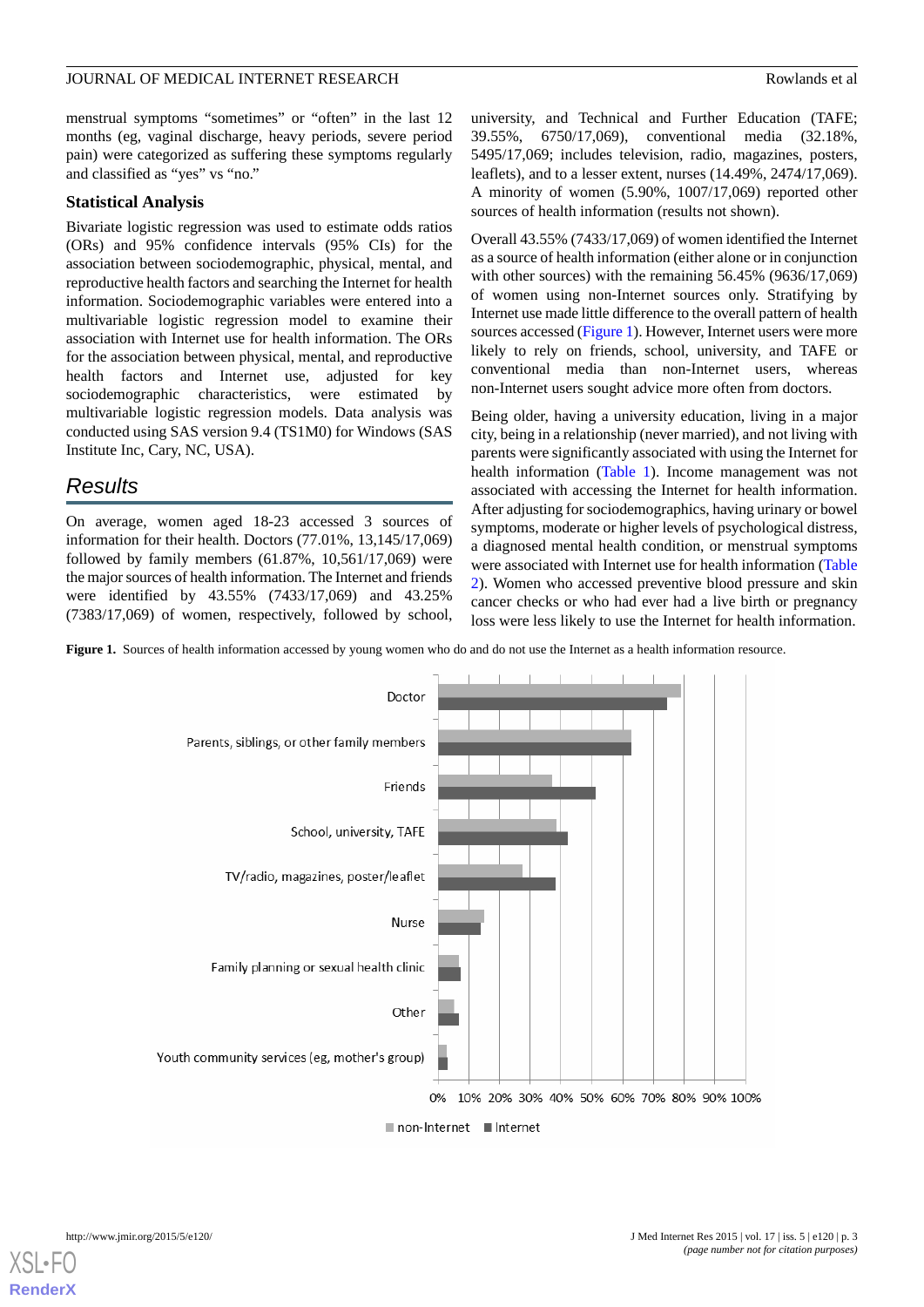## **JOURNAL OF MEDICAL INTERNET RESEARCH** ROWLAND ROWLANDS et al.

<span id="page-3-0"></span>Table 1. Sociodemographic characteristics of women who do and do not use the Internet as a health information resource (N=17,069).

| Sociodemographics                    | Internet     | Non-Internet | Internet use      |                     |
|--------------------------------------|--------------|--------------|-------------------|---------------------|
|                                      | $n=7433$     | $n=9636$     | OR (95% CI)       | $AORa$ (95% CI)     |
| Age (years), mean (SD)               | 20.7(1.67)   | 20.4(1.69)   | $1.10(1.08-1.12)$ | $1.08(1.06-1.11)$   |
| Education, $n$ $(\frac{9}{6})$       |              |              |                   |                     |
| $<$ Year 12                          | 477 (6.43)   | 794 (8.39)   | $0.79(0.70-0.89)$ | $0.79(0.69-0.89)$   |
| Year 12                              | 3170 (42.70) | 4171 (44.09) | $\mathbf{1}$      | $\mathbf{1}$        |
| Certificate/diploma                  | 1808 (24.35) | 2620 (27.70) | $0.91(0.84-0.98)$ | $0.83(0.77-0.90)$   |
| University                           | 1969 (26.52) | 1875 (19.82) | $1.38(1.28-1.49)$ | $1.17(1.07-1.27)$   |
| Area of residence, $n$ (%)           |              |              |                   |                     |
| Major city                           | 5773 (77.91) | 7076 (73.68) | $\mathbf{1}$      | $\mathbf{1}$        |
| Inner regional                       | 1114 (15.03) | 1717 (17.88) | $0.80(0.73-0.86)$ | $0.82(0.76-0.90)$   |
| Outer regional                       | 444 (5.99)   | 707 (7.36)   | $0.77(0.68-0.87)$ | $0.79(0.70-0.90)$   |
| Remote/very remote                   | 79 (1.07)    | 104(1.08)    | $0.93(0.69-1.25)$ | $0.96(0.71-1.29)$   |
| Marital status, n (%)                |              |              |                   |                     |
| Never married-single                 | 2771 (37.32) | 3733 (39.46) | $\mathbf{1}$      | $\mathbf{1}$        |
| Never married-in a relationship      | 4031 (54.30) | 4913 (51.93) | $1.11(1.04-1.18)$ | $1.09(1.02-1.16)$   |
| Engaged/married                      | 558 (7.52)   | 744 (7.86)   | $1.01(0.90-1.14)$ | $0.96(0.85-1.09)$   |
| Separated/divorced/other             | 64 (0.86)    | 70 (0.74)    | $1.23(0.87-1.73)$ | $1.31(0.92 - 1.85)$ |
| Ability to manage on income, n (%)   |              |              |                   |                     |
| Easy/not bad                         | 2955 (39.82) | 3623 (38.31) | $\mathbf{1}$      | $\mathbf{1}$        |
| Difficult some of the time           | 2619 (35.29) | 3403 (35.98) | $0.94(0.88-1.01)$ | $0.95(0.87-1.02)$   |
| Difficult all of the time/impossible | 1847 (24.89) | 2432 (25.71) | $0.93(0.86-1.01)$ | $0.98(0.91-1.07)$   |
| Living arrangements, $n$ (%)         |              |              |                   |                     |
| Living with parents                  | 3639 (49.04) | 4843 (51.21) | $\mathbf{1}$      | $\mathbf{1}$        |
| Not living with parents              | 3782 (50.96) | 4615 (48.79) | $1.09(1.03-1.16)$ | $1.05(0.98-1.12)$   |

<sup>a</sup> Mutually adjusted for other variables in the model.

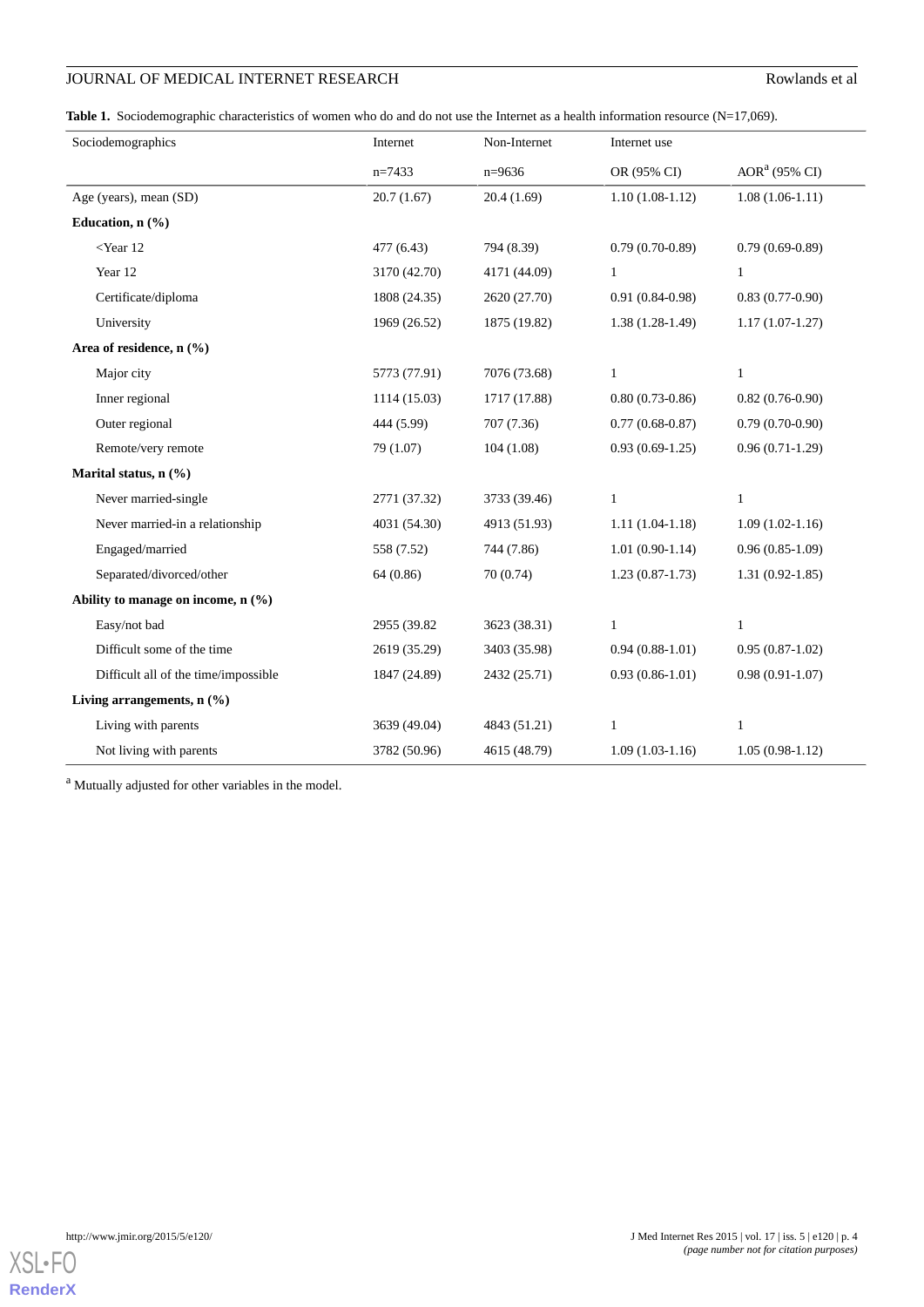## **JOURNAL OF MEDICAL INTERNET RESEARCH** ROWLAND ROWLANDS et al.

<span id="page-4-0"></span>Table 2. The association between physical, mental, and reproductive health and using the Internet as a health information resource (N=17,069).

| Health-related variables              | Internet, $n$ $(\%)$ | Non-Internet, n (%) | Internet use      |                     |
|---------------------------------------|----------------------|---------------------|-------------------|---------------------|
|                                       | $n=7433$             | $n=9636$            | OR (95% CI)       | $AORa$ (95% CI)     |
| <b>Physical health</b>                |                      |                     |                   |                     |
| Self-rated general health             |                      |                     |                   |                     |
| Excellent/very good                   | 3191 (42.93)         | 3987 (42.10)        | $\mathbf{1}$      | $\mathbf{1}$        |
| Good                                  | 2982 (40.12)         | 3884 (41.01)        | $0.96(0.90-1.03)$ | $1.02(0.95-1.09)$   |
| Fair/poor                             | 1260 (16.95)         | 1599 (16.88)        | $0.98(0.90-1.07)$ | $1.08(0.99-1.18)$   |
| <b>Chronic condition</b>              |                      |                     |                   |                     |
| None                                  | 3496 (47.04)         | 4425 (46.73)        | $\mathbf{1}$      | $\mathbf{1}$        |
| $\mathbf{1}$                          | 2673 (35.97)         | 3407 (35.981)       | $0.99(0.93-1.06)$ | $0.99(0.93-1.06)$   |
| $\geq$ 2                              | 1263 (16.99)         | 1638 (17.30)        | $0.97(0.90-1.06)$ | $0.97(0.89-1.06)$   |
| <b>Urinary/bowel symptoms</b>         |                      |                     |                   |                     |
| Never/rarely                          | 3782 (50.89)         | 5656 (59.73)        | $\mathbf{1}$      | $\mathbf{1}$        |
| Sometimes/often                       | 3650 (49.11)         | 3814 (40.27)        | $1.43(1.35-1.52)$ | $1.44(1.36-1.54)$   |
| <b>Blood pressure check</b>           |                      |                     |                   |                     |
| $\rm No$                              | 1096 (14.75)         | 1288 (13.61)        | $\mathbf{1}$      | $\mathbf{1}$        |
| Yes                                   | 6332 (85.25)         | 8177 (86.39)        | $0.91(0.83-0.99)$ | $0.85(0.78-0.93)$   |
| Skin cancer check                     |                      |                     |                   |                     |
| $\rm No$                              | 5297 (71.32)         | 6608 (69.87)        | $\mathbf{1}$      | $\mathbf{1}$        |
| Yes                                   | 2130 (28.68)         | 2850 (30.13)        | $0.93(0.87-1.00)$ | $0.90(0.84-0.97)$   |
| <b>Mental health</b>                  |                      |                     |                   |                     |
| Psychological distress                |                      |                     |                   |                     |
| Low                                   | 1451 (19.54)         | 2078 (21.95)        | $\mathbf{1}$      | $\mathbf{1}$        |
| Moderate                              | 2178 (29.33)         | 2814 (29.72)        | $1.11(1.02-1.21)$ | $1.13(1.04-1.24)$   |
| High                                  | 2173 (29.26)         | 2458 (25.96)        | $1.27(1.16-1.38)$ | $1.34(1.23-1.47)$   |
| Very high                             | 1625 (21.88)         | 2118 (22.37)        | $1.10(1.00-1.21)$ | $1.24(1.13-1.37)$   |
| Diagnosed mental health condition     |                      |                     |                   |                     |
| No                                    | 4188 (56.36)         | 5559 (58.70)        |                   |                     |
| Yes                                   | 3243 (43.64)         | 3911 (41.30)        | $1.10(1.04-1.17)$ | $1.16(1.09-1.23)$   |
| <b>Reproductive health</b>            |                      |                     |                   |                     |
| Live birth                            |                      |                     |                   |                     |
| No                                    | 7063 (95.20)         | 8835 (93.45)        | $\mathbf{1}$      | $\mathbf{1}$        |
| Yes                                   | 356 (4.80)           | 619(6.55)           | $0.72(0.63-0.82)$ | $0.74(0.64-0.86)$   |
| <b>Pregnancy loss or termination</b>  |                      |                     |                   |                     |
| $\rm No$                              | 6777 (91.30)         | 8516 (90.01)        | $\mathbf{1}$      | $\mathbf{1}$        |
| Yes                                   | 646 (8.70)           | 945 (9.99)          | $0.86(0.77-0.95)$ | $0.88(0.79-0.98)$   |
| <b>Endometriosis</b>                  |                      |                     |                   |                     |
| $\rm No$                              | 7196 (96.81)         | 9295 (96.46)        | $\mathbf{1}$      | $\mathbf{1}$        |
| Yes                                   | 237 (3.19)           | 341 (3.54)          | $0.90(0.76-1.06)$ | $0.89(0.75-1.05)$   |
| Polycystic ovary syndrome             |                      |                     |                   |                     |
| $\rm No$                              | 7023 (94.48)         | 9082 (94.25)        | $\mathbf{1}$      | $\mathbf{1}$        |
| Yes                                   | 410 (5.52)           | 554 (5.75)          | $0.96(0.84-1.09)$ | $0.93(0.82 - 1.07)$ |
| <b>Sexually transmitted infection</b> |                      |                     |                   |                     |

[XSL](http://www.w3.org/Style/XSL)•FO **[RenderX](http://www.renderx.com/)**

http://www.jmir.org/2015/5/e120/ J Med Internet Res 2015 | vol. 17 | iss. 5 | e120 | p. 5 *(page number not for citation purposes)*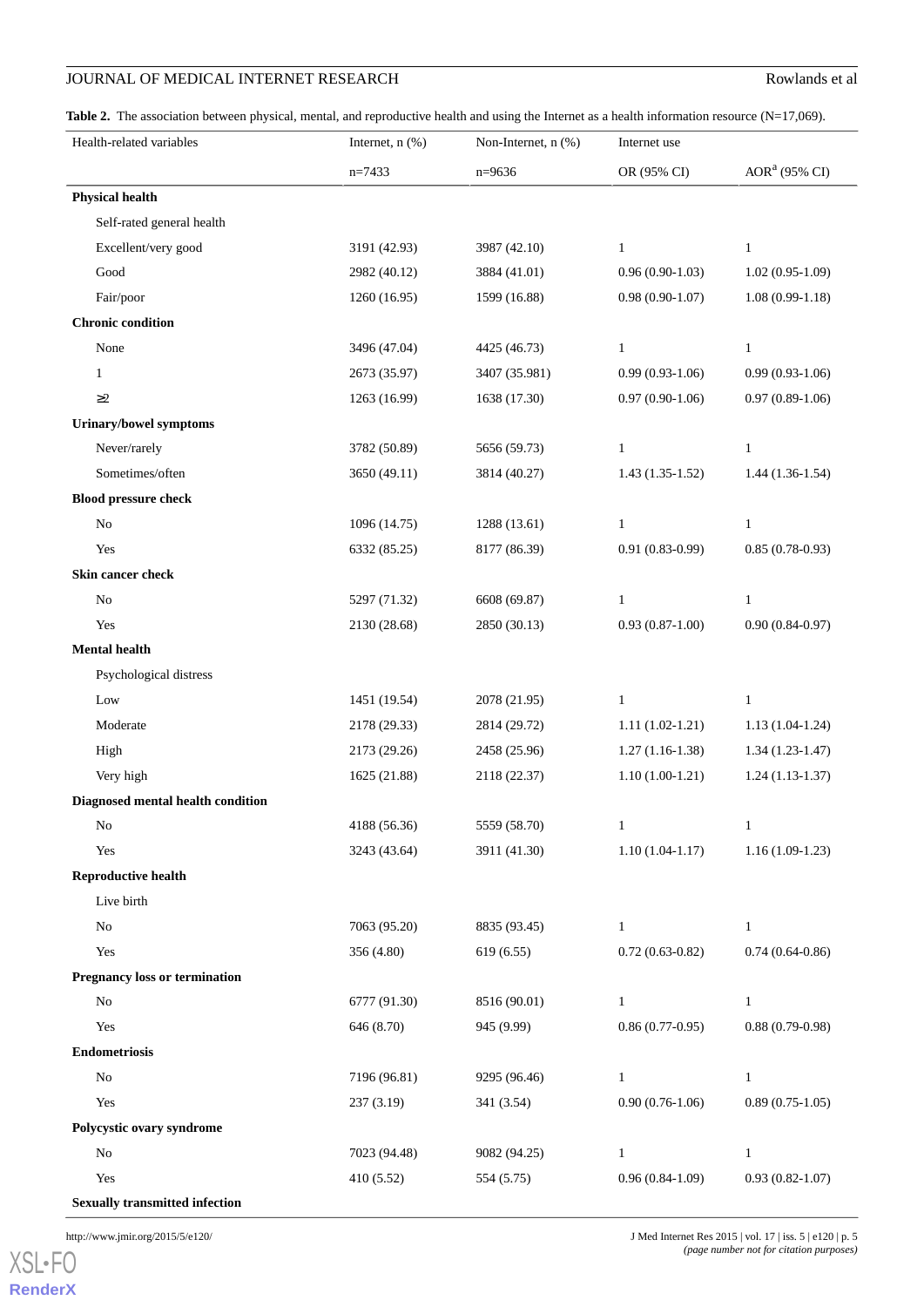| Health-related variables  | Internet, $n$ $(\%)$ | Non-Internet, $n$ $(\%)$ | Internet use      |                   |
|---------------------------|----------------------|--------------------------|-------------------|-------------------|
|                           | $n=7433$             | $n=9636$                 | OR (95% CI)       | $AORa$ (95% CI)   |
| N <sub>0</sub>            | 6549 (88.13)         | 8420 (88.91)             | 1                 |                   |
| Yes                       | 882 (11.87)          | 1050 (11.09)             | $1.08(0.98-1.19)$ | $1.06(0.96-1.16)$ |
| <b>Menstrual symptoms</b> |                      |                          |                   |                   |
| Never/rarely              | 1165 (15.67)         | 1729 (18.26)             | 1                 | 1                 |
| Sometimes/often           | 6268 (84.33)         | 7742 (81.74)             | $1.20(1.11-1.30)$ | $1.25(1.15-1.36)$ |
| Pap test                  |                      |                          |                   |                   |
| No                        | 3796 (51.11)         | 4990 (52.72)             | 1                 | 1                 |
| Yes                       | 3631 (48.89)         | 4475 (47.28)             | $1.07(1.00-1.13)$ | $0.94(0.88-1.01)$ |

<sup>a</sup> Adjusted for age, education, area of residence, and marital status.

## *Discussion*

This study describes the sources of health information accessed by young Australian women and identifies the sociodemographic, physical, mental, and reproductive health factors associated with searching the Internet for health information. Our findings suggest that although the majority of young Australian women rely on their doctor for health information, a large proportion (43.55%, 7433/17,069) also access health information online. Several other studies, including a previous survey of Australian women across a wide age range [[9\]](#page-6-6), reported that although doctors are rated as the preferred and most credible source of health information, the Internet is another common source [[5,](#page-6-4)[8](#page-6-11),[20\]](#page-7-6). There is evidence to suggest that between 40% and 66% of adults use the Internet for health information [\[1](#page-6-0)-[3,](#page-6-1)[5](#page-6-4),[11\]](#page-6-8). Our finding that 44% of women aged 18-23 years used the Internet as a source of health information is generally consistent with previous estimates, although slightly lower (48.5%) than a recent large study of young French adults [[1\]](#page-6-0).

Consistent with several other studies  $[1,4,6-8]$  $[1,4,6-8]$  $[1,4,6-8]$  $[1,4,6-8]$  $[1,4,6-8]$  $[1,4,6-8]$  $[1,4,6-8]$ , there were sociodemographic differences between those who did and did not use the Internet as a source of health information. Although the association between age and Internet use for health is conflicting, Internet use increased with age in our study among young women in the age range of 18-23 years. Young women's preferences for online health information may increase in response to major life transitions and events that influence their health and well-being, including sexual and reproductive issues and events. Further, like other studies reporting a positive association between online health seeking and socioeconomic position  $[1,6,8]$  $[1,6,8]$  $[1,6,8]$  $[1,6,8]$  $[1,6,8]$ , we found that young women who had a university qualification were more likely to search the Internet for health information. Women with higher educational qualifications are likely to have greater access to computers and the Internet and it is also possible that they find it easier to navigate the diversity of information offered by the Internet [[20](#page-7-6)[-22](#page-7-7)].

Women reporting "stigmatized" conditions or symptoms were more likely to search the Internet for health information. Consistent with other studies  $[1,10]$  $[1,10]$  $[1,10]$ , we found that psychological distress and a diagnosis of a mental health condition were

 $XS$  $\cdot$ FC **[RenderX](http://www.renderx.com/)** associated with Internet use. The stigma associated with mental illness is a common barrier to young adults' use of professional support services [\[23](#page-7-8)]; however, the Internet may be an acceptable "flexible" resource that can offer "anonymized" information or support [[24](#page-7-9)[,25](#page-7-10)]. In Australia, several government-supported organizations including "headspace," "beyondblue," and "Young and Well" offer online resources to people with mental health issues. It is possible that some young women in our study accessed these websites independently or were advised by a health professional. Further, young women experiencing urinary and/or bowel or menstrual symptoms—where discussions with health care professionals may be perceived as embarrassing—were more likely to use the Internet as a health information resource. A review of UK research regarding young adults' health care needs and preferences also described accessibility and confidentiality as important aspects of health care [[13\]](#page-6-10). Thus, the Internet may play an important role in supporting young women with 'sensitive'' health issues.

Few studies have examined the relationship between health status and searching the Internet for health information and the evidence is somewhat inconsistent. In our study, we found that women with children, those who had experienced pregnancy losses, and those accessing preventive health services were least likely to use the Internet. These are all women who are likely to be in contact with health care professionals, so their need for health information may already be met. In contrast, we found no association between self-rated general health or chronic conditions and Internet use for health information. Although other studies have reported that use of computer-based resources or online support groups are associated with more visits to a health care professional [\[26](#page-7-11)] or poor self-rated general health [[7\]](#page-6-12), more recent studies have also found no association between Internet use for health and self-reported general health [\[1](#page-6-0),[6\]](#page-6-5), chronic conditions [[1\]](#page-6-0), or number of visits to a health professional [\[3](#page-6-1),[6\]](#page-6-5).

Although we assessed women's health status, we did not ask women about recent visits to a health care professional. Therefore, we cannot determine the impact of the Internet on health care use. Further, although we focused on women's use of information for their own health, other studies suggest that some people will use the Internet to seek information for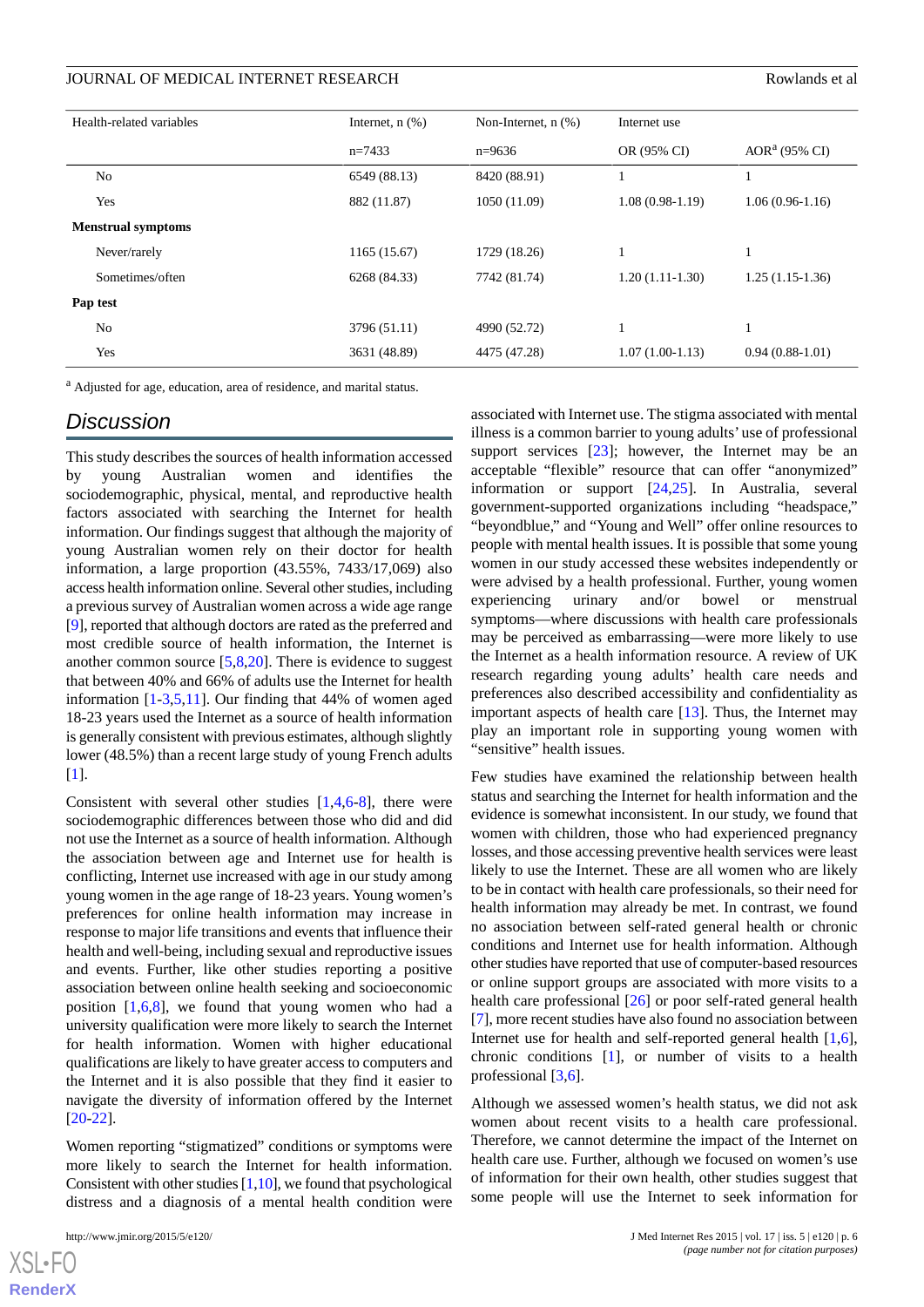another's health. This may be an important avenue for future research with young women as they transition through adulthood, particularly motherhood.

Internet availability and use has increased dramatically in Western countries in the last decade. Our findings suggest that the Internet may be an acceptable resource for young women experiencing stigmatized or sensitive health issues, which has important implications for the effectiveness of professionally supported self-care programs [[27\]](#page-7-12). Although the Internet has great capacity as a health resource, the quality of the information offered varies considerably, and misinformation has the potential to negatively impact a person's health and well-being. Therefore, a better understanding of young women's online behaviors is important for developing strategies to assist and direct women to credible online health resources.

#### **Acknowledgments**

The research on which this paper is based was conducted as part of the Australian Longitudinal Study on Women's Health, the University of Newcastle and the University of Queensland. We are grateful to the Australian Government Department of Health for funding and to the women who provided the survey data. IJR was supported by the Australian National Health and Medical Research Council (grant number: APP1000986). GDM is funded by the Australian Research Council Future Fellowship (FT120100812).

#### **Authors' Contributions**

IJR conducted the statistical analyses and drafted the manuscript. GDM, DL, and AJD contributed to all stages of the study, interpretation of the results, and critical revision of the manuscript for intellectual content. All authors read and approved the final manuscript.

#### **Conflicts of Interest**

<span id="page-6-0"></span>None declared.

#### **References**

- <span id="page-6-2"></span><span id="page-6-1"></span>1. Beck F, Richard J, Nguyen-Thanh V, Montagni I, Parizot I, Renahy E. Use of the internet as a health information resource among French young adults: results from a nationally representative survey. J Med Internet Res 2014 May;16(5):e128 [[FREE Full text](http://www.jmir.org/2014/5/e128/)] [doi: [10.2196/jmir.2934](http://dx.doi.org/10.2196/jmir.2934)] [Medline: [24824164](http://www.ncbi.nlm.nih.gov/entrez/query.fcgi?cmd=Retrieve&db=PubMed&list_uids=24824164&dopt=Abstract)]
- <span id="page-6-3"></span>2. Ybarra ML, Suman M. Help seeking behavior and the Internet: a national survey. Int J Med Inform 2006 Jan;75(1):29-41. [doi: [10.1016/j.ijmedinf.2005.07.029\]](http://dx.doi.org/10.1016/j.ijmedinf.2005.07.029) [Medline: [16129659\]](http://www.ncbi.nlm.nih.gov/entrez/query.fcgi?cmd=Retrieve&db=PubMed&list_uids=16129659&dopt=Abstract)
- <span id="page-6-4"></span>3. Baker L, Wagner TH, Singer S, Bundorf MK. Use of the Internet and e-mail for health care information: results from a national survey. JAMA 2003 May 14;289(18):2400-2406. [doi: [10.1001/jama.289.18.2400\]](http://dx.doi.org/10.1001/jama.289.18.2400) [Medline: [12746364](http://www.ncbi.nlm.nih.gov/entrez/query.fcgi?cmd=Retrieve&db=PubMed&list_uids=12746364&dopt=Abstract)]
- <span id="page-6-5"></span>4. Powell J, Inglis N, Ronnie J, Large S. The characteristics and motivations of online health information seekers: cross-sectional survey and qualitative interview study. J Med Internet Res 2011 Feb;13(1):e20 [[FREE Full text](http://www.jmir.org/2011/1/e20/)] [doi: [10.2196/jmir.1600\]](http://dx.doi.org/10.2196/jmir.1600) [Medline: [21345783](http://www.ncbi.nlm.nih.gov/entrez/query.fcgi?cmd=Retrieve&db=PubMed&list_uids=21345783&dopt=Abstract)]
- <span id="page-6-12"></span>5. Hesse BW, Nelson DE, Kreps GL, Croyle RT, Arora NK, Rimer BK, et al. Trust and sources of health information: the impact of the Internet and its implications for health care providers: findings from the first Health Information National Trends Survey. Arch Intern Med 2005 Dec;165(22):2618-2624. [doi: [10.1001/archinte.165.22.2618](http://dx.doi.org/10.1001/archinte.165.22.2618)] [Medline: [16344419](http://www.ncbi.nlm.nih.gov/entrez/query.fcgi?cmd=Retrieve&db=PubMed&list_uids=16344419&dopt=Abstract)]
- <span id="page-6-11"></span>6. Koch-Weser S, Bradshaw YS, Gualtieri L, Gallagher SS. The Internet as a health information source: findings from the 2007 Health Information National Trends Survey and implications for health communication. J Health Commun 2010 Dec;15 Suppl 3:279-293. [doi: [10.1080/10810730.2010.522700\]](http://dx.doi.org/10.1080/10810730.2010.522700) [Medline: [21154099](http://www.ncbi.nlm.nih.gov/entrez/query.fcgi?cmd=Retrieve&db=PubMed&list_uids=21154099&dopt=Abstract)]
- <span id="page-6-6"></span>7. Atkinson NL, Saperstein SL, Pleis J. Using the internet for health-related activities: findings from a national probability sample. J Med Internet Res 2009 Feb;11(1):e4 [\[FREE Full text\]](http://www.jmir.org/2009/1/e4/) [doi: [10.2196/jmir.1035\]](http://dx.doi.org/10.2196/jmir.1035) [Medline: [19275980\]](http://www.ncbi.nlm.nih.gov/entrez/query.fcgi?cmd=Retrieve&db=PubMed&list_uids=19275980&dopt=Abstract)
- <span id="page-6-7"></span>8. Cotten SR, Gupta SS. Characteristics of online and offline health information seekers and factors that discriminate between them. Soc Sci Med 2004 Nov;59(9):1795-1806. [doi: [10.1016/j.socscimed.2004.02.020](http://dx.doi.org/10.1016/j.socscimed.2004.02.020)] [Medline: [15312915](http://www.ncbi.nlm.nih.gov/entrez/query.fcgi?cmd=Retrieve&db=PubMed&list_uids=15312915&dopt=Abstract)]
- <span id="page-6-9"></span><span id="page-6-8"></span>9. Murphy M. Women's Health Victoria. 2003. Access to women's health information 5: research summary URL: [http://whv.](http://whv.org.au/publications-resources/publications-resources-by-topic/post/access-to-womens-health-information-5-research-summary/) [org.au/publications-resources/publications-resources-by-topic/post/access-to-womens-health-information-5-research-summary/](http://whv.org.au/publications-resources/publications-resources-by-topic/post/access-to-womens-health-information-5-research-summary/) [accessed 2014-10-28] [\[WebCite Cache ID 6TegZ6Z0e](http://www.webcitation.org/

                                    6TegZ6Z0e)]
- <span id="page-6-10"></span>10. Berger M, Wagner TH, Baker LC. Internet use and stigmatized illness. Soc Sci Med 2005 Oct;61(8):1821-1827. [doi: [10.1016/j.socscimed.2005.03.025](http://dx.doi.org/10.1016/j.socscimed.2005.03.025)] [Medline: [16029778](http://www.ncbi.nlm.nih.gov/entrez/query.fcgi?cmd=Retrieve&db=PubMed&list_uids=16029778&dopt=Abstract)]
- 11. Horgan Á, Sweeney J. University students' online habits and their use of the Internet for health information. Comput Inform Nurs 2012 Aug;30(8):402-408. [doi: [10.1097/NXN.0b013e3182510703](http://dx.doi.org/10.1097/NXN.0b013e3182510703)] [Medline: [22525044\]](http://www.ncbi.nlm.nih.gov/entrez/query.fcgi?cmd=Retrieve&db=PubMed&list_uids=22525044&dopt=Abstract)
- 12. Bert F, Gualano MR, Brusaferro S, De VE, de WC, La TG, et al. Pregnancy e-health: a multicenter Italian cross-sectional study on Internet use and decision-making among pregnant women. J Epidemiol Community Health 2013 Dec 1;67(12):1013-1018. [doi: [10.1136/jech-2013-202584](http://dx.doi.org/10.1136/jech-2013-202584)] [Medline: [24072743\]](http://www.ncbi.nlm.nih.gov/entrez/query.fcgi?cmd=Retrieve&db=PubMed&list_uids=24072743&dopt=Abstract)
- 13. Davey A, Carter M, Campbell JL. Priorities for young adults when accessing UK primary care: literature review. Prim Health Care Res Dev 2013 Oct;14(4):341-349. [doi: [10.1017/S1463423612000497](http://dx.doi.org/10.1017/S1463423612000497)] [Medline: [23092551\]](http://www.ncbi.nlm.nih.gov/entrez/query.fcgi?cmd=Retrieve&db=PubMed&list_uids=23092551&dopt=Abstract)

[XSL](http://www.w3.org/Style/XSL)•FO **[RenderX](http://www.renderx.com/)**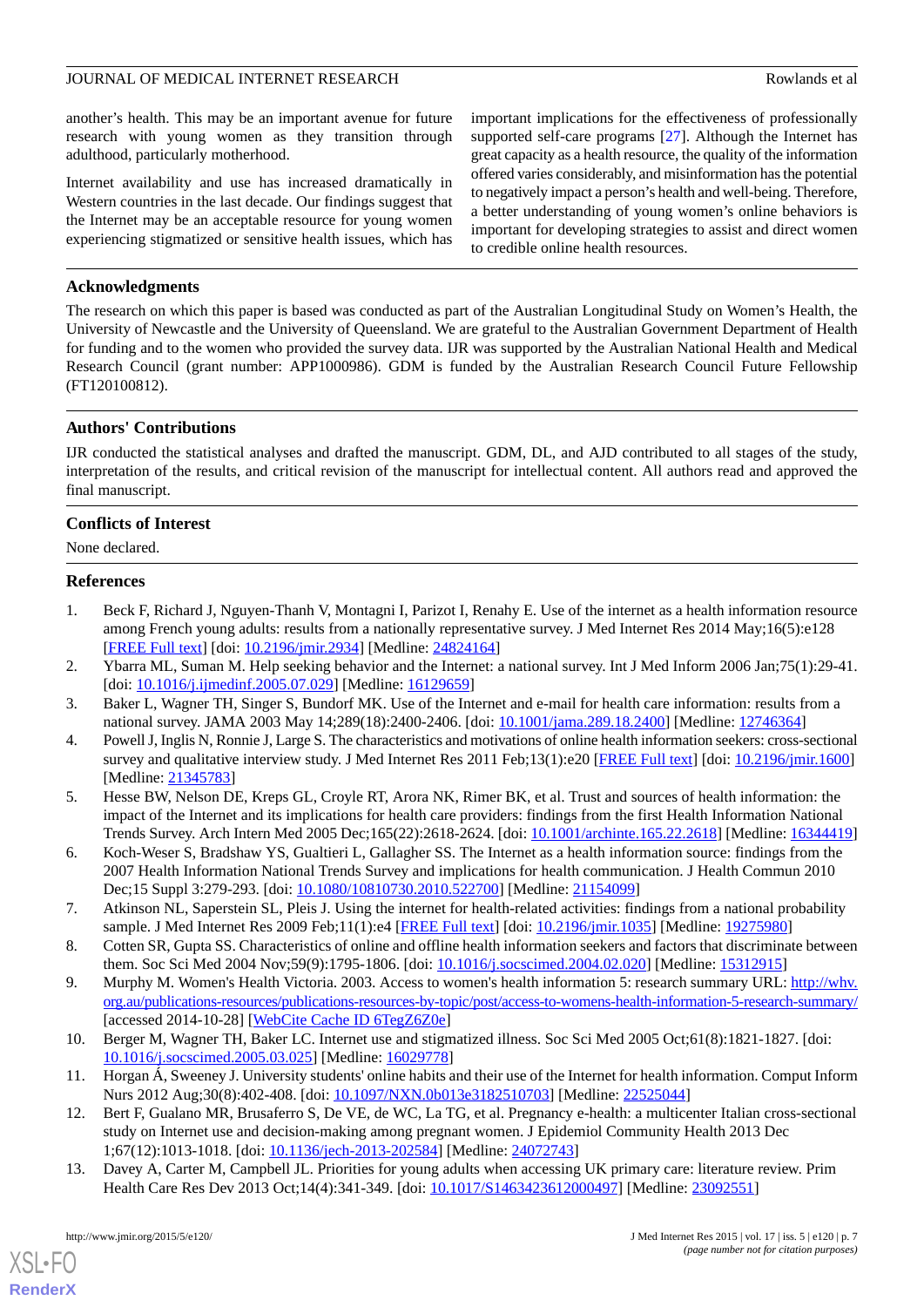- <span id="page-7-0"></span>14. Lee C, Dobson AJ, Brown WJ, Bryson L, Byles J, Warner-Smith P, et al. Cohort Profile: the Australian Longitudinal Study on Women's Health. Int J Epidemiol 2005 Oct;34(5):987-991 [\[FREE Full text](http://ije.oxfordjournals.org/cgi/pmidlookup?view=long&pmid=15894591)] [doi: [10.1093/ije/dyi098\]](http://dx.doi.org/10.1093/ije/dyi098) [Medline: [15894591](http://www.ncbi.nlm.nih.gov/entrez/query.fcgi?cmd=Retrieve&db=PubMed&list_uids=15894591&dopt=Abstract)]
- <span id="page-7-2"></span><span id="page-7-1"></span>15. Brown WJ, Dobson AJ, Bryson L, Byles JE. Women's Health Australia: on the progress of the main cohort studies. J Womens Health Gend Based Med 1999 Jun;8(5):681-688. [Medline: [10839654\]](http://www.ncbi.nlm.nih.gov/entrez/query.fcgi?cmd=Retrieve&db=PubMed&list_uids=10839654&dopt=Abstract)
- <span id="page-7-3"></span>16. Australian Longitudinal Study on Women's Health (ALSWH). 1989-95 Cohort URL: [http://alswh.org.au/for-participants/](http://alswh.org.au/for-participants/1989-95-cohort) [1989-95-cohort](http://alswh.org.au/for-participants/1989-95-cohort) [accessed 2014-07-21] [[WebCite Cache ID 6RDkFTp6J](http://www.webcitation.org/

                                    6RDkFTp6J)]
- <span id="page-7-4"></span>17. Mishra GD, Hockey R, Powers J, Loxton D, Tooth L, Rowlands I, et al. Recruitment via the Internet and social networking sites: the 1989-1995 cohort of the Australian Longitudinal Study on Women's Health. J Med Internet Res 2014 Dec;16(12):e279 [\[FREE Full text](http://www.jmir.org/2014/12/e279/)] [doi: [10.2196/jmir.3788\]](http://dx.doi.org/10.2196/jmir.3788) [Medline: [25514159](http://www.ncbi.nlm.nih.gov/entrez/query.fcgi?cmd=Retrieve&db=PubMed&list_uids=25514159&dopt=Abstract)]
- <span id="page-7-5"></span>18. Loxton D, Powers J, Anderson A, Townsend N, Harris M, Tukerman R, et al. Recruiting young women to a longitudinal health survey in the 21st century: findings from the Australian Longitudinal Study on Women's Health 1989-95 cohort. J Med Internet Res 2015:In press (forthcoming).
- <span id="page-7-6"></span>19. Australian Institute of Health and Welfare (AIHW). Rural, Regional and Remote Health: A Guide to Remoteness Classifications. Canberra: AIHW; 2004.
- 20. Dutta-Bergman M. Trusted online sources of health information: differences in demographics, health beliefs, and health-information orientation. J Med Internet Res 2003 Sep;5(3):e21 [\[FREE Full text\]](http://www.jmir.org/2003/3/e21/) [doi: [10.2196/jmir.5.3.e21\]](http://dx.doi.org/10.2196/jmir.5.3.e21) [Medline: [14517112](http://www.ncbi.nlm.nih.gov/entrez/query.fcgi?cmd=Retrieve&db=PubMed&list_uids=14517112&dopt=Abstract)]
- <span id="page-7-7"></span>21. Gray NJ, Klein JD, Noyce PR, Sesselberg TS, Cantrill JA. The Internet: a window on adolescent health literacy. J Adolesc Health 2005 Sep; 37(3): 243. [doi: 10.1016/j.jadohealth. 2004. 08.023] [Medline: [16109345](http://www.ncbi.nlm.nih.gov/entrez/query.fcgi?cmd=Retrieve&db=PubMed&list_uids=16109345&dopt=Abstract)]
- <span id="page-7-8"></span>22. Zeng QT, Kogan S, Plovnick RM, Crowell J, Lacroix EM, Greenes RA. Positive attitudes and failed queries: an exploration of the conundrums of consumer health information retrieval. Int J Med Inform 2004 Feb;73(1):45-55. [doi: [10.1016/j.ijmedinf.2003.12.015\]](http://dx.doi.org/10.1016/j.ijmedinf.2003.12.015) [Medline: [15036078](http://www.ncbi.nlm.nih.gov/entrez/query.fcgi?cmd=Retrieve&db=PubMed&list_uids=15036078&dopt=Abstract)]
- <span id="page-7-10"></span><span id="page-7-9"></span>23. Gulliver A, Griffiths KM, Christensen H. Perceived barriers and facilitators to mental health help-seeking in young people: a systematic review. BMC Psychiatry 2010;10:113 [[FREE Full text](http://www.biomedcentral.com/1471-244X/10/113)] [doi: [10.1186/1471-244X-10-113](http://dx.doi.org/10.1186/1471-244X-10-113)] [Medline: [21192795\]](http://www.ncbi.nlm.nih.gov/entrez/query.fcgi?cmd=Retrieve&db=PubMed&list_uids=21192795&dopt=Abstract)
- 24. Horgan A, Sweeney J. Young students' use of the Internet for mental health information and support. J Psychiatr Ment Health Nurs 2010 Mar;17(2):117-123. [doi: [10.1111/j.1365-2850.2009.01497.x](http://dx.doi.org/10.1111/j.1365-2850.2009.01497.x)] [Medline: [20465756\]](http://www.ncbi.nlm.nih.gov/entrez/query.fcgi?cmd=Retrieve&db=PubMed&list_uids=20465756&dopt=Abstract)
- <span id="page-7-12"></span><span id="page-7-11"></span>25. Gowen K, Deschaine M, Gruttadara D, Markey D. Young adults with mental health conditions and social networking websites: seeking tools to build community. Psychiatr Rehabil J 2012;35(3):245-250. [doi: [10.2975/35.3.2012.245.250](http://dx.doi.org/10.2975/35.3.2012.245.250)] [Medline: [22246123](http://www.ncbi.nlm.nih.gov/entrez/query.fcgi?cmd=Retrieve&db=PubMed&list_uids=22246123&dopt=Abstract)]
- 26. Nicholson W, Gardner B, Grason HA, Powe NR. The association between women's health information use and health care visits. Womens Health Issues 2005 Nov;15(6):240-248. [doi: [10.1016/j.whi.2005.05.004\]](http://dx.doi.org/10.1016/j.whi.2005.05.004) [Medline: [16325137](http://www.ncbi.nlm.nih.gov/entrez/query.fcgi?cmd=Retrieve&db=PubMed&list_uids=16325137&dopt=Abstract)]
- 27. Taylor-Rodgers E, Batterham PJ. Evaluation of an online psychoeducation intervention to promote mental health help seeking attitudes and intentions among young adults: randomised controlled trial. J Affect Disord 2014 Oct 15;168:65-71. [doi: [10.1016/j.jad.2014.06.047](http://dx.doi.org/10.1016/j.jad.2014.06.047)] [Medline: [25038293\]](http://www.ncbi.nlm.nih.gov/entrez/query.fcgi?cmd=Retrieve&db=PubMed&list_uids=25038293&dopt=Abstract)

## **Abbreviations**

**ALSWH:** Australian Longitudinal Study on Women's Health AIDS: acquired immune deficiency syndrome **HIV:** human immunodeficiency virus **STI:** sexually transmitted infection **TAFE:** Technical and Further Education

*Edited by G Eysenbach; submitted 20.11.14; peer-reviewed by YK Akpak, J Powell; comments to author 11.03.15; revised version received 17.03.15; accepted 23.03.15; published 18.05.15*

*Please cite as:*

*Rowlands IJ, Loxton D, Dobson A, Mishra GD Seeking Health Information Online: Association With Young Australian Women's Physical, Mental, and Reproductive Health J Med Internet Res 2015;17(5):e120 URL: <http://www.jmir.org/2015/5/e120/> doi: [10.2196/jmir.4048](http://dx.doi.org/10.2196/jmir.4048) PMID: [25986630](http://www.ncbi.nlm.nih.gov/entrez/query.fcgi?cmd=Retrieve&db=PubMed&list_uids=25986630&dopt=Abstract)*

©Ingrid Jean Rowlands, Deborah Loxton, Annette Dobson, Gita Devi Mishra. Originally published in the Journal of Medical Internet Research (http://www.jmir.org), 18.05.2015. This is an open-access article distributed under the terms of the Creative Commons Attribution License (http://creativecommons.org/licenses/by/2.0/), which permits unrestricted use, distribution, and

[XSL](http://www.w3.org/Style/XSL)•FO **[RenderX](http://www.renderx.com/)**